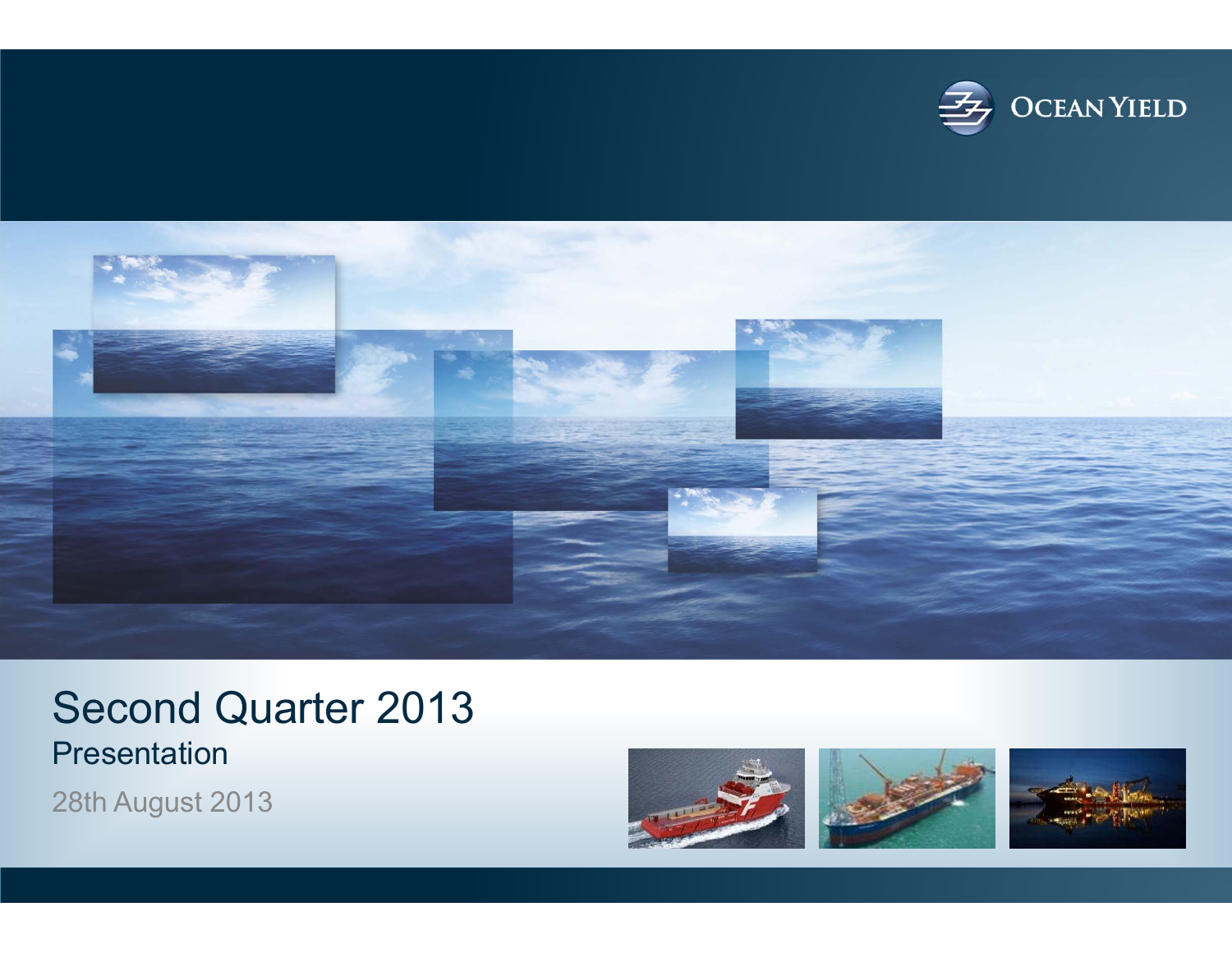

## Second quarter 2013 highlights

- Consolidated EBITDA was USD 50.6 million compared to USD 38.8 million for the second quarter 2012
- Consolidated Net Profit after tax was USD 19.9 million compared to USD 11.7 million for the second quarter 2012
- The AHTS newbuilding "*Far Statesman*" was delivered to the Company on 4<sup>th</sup> June 2013
- Steady production on the FPSO Dhirubhai-1 with 99.8% utilisation. All other vessels received charter hire per their respective charter agreements
- **IPO priced at NOK 27 per share with gross proceeds of** NOK 904.1 million (closed after end of Q2)

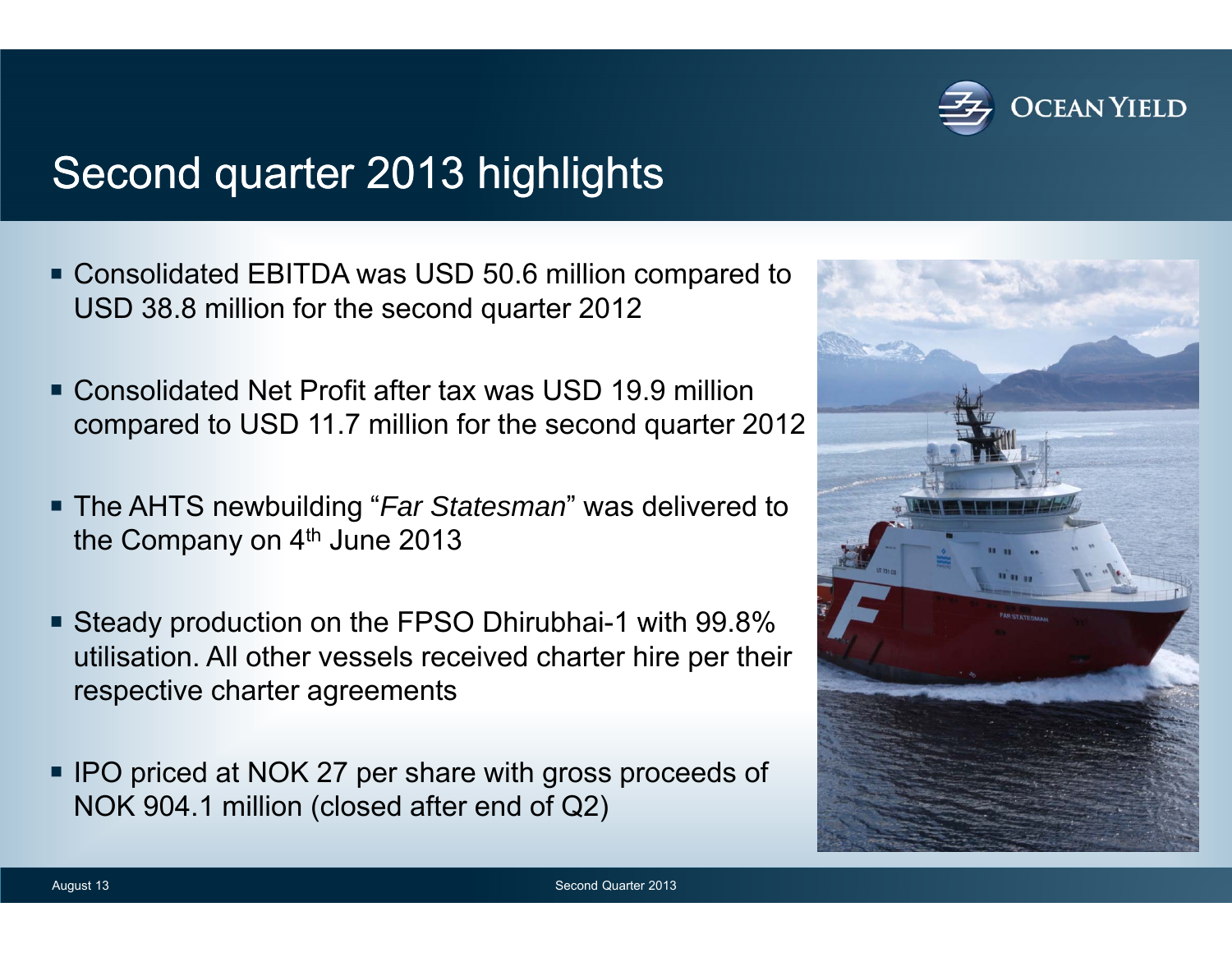# **OCEAN YIELD**

# Outcome of IPO



- **IFO closed on 4th of July with the shares listed on the Oslo Stock** Exchange as from 5th of July
- The offering was oversubscribed at NOK 27 after the price per share was reduced from the initial price range
- 33,736,110 new shares were issued with gross proceeds of NOK 904.1 million
- Total number of shares after the offering is 133,736,110 giving a market capitalization of NOK 3.6 billion with a share price of NOK 27
- Aker ASA controls 73.46 % of the shares in Ocean Yield after the IPO
- Ocean Yield received strong interest from Norwegian retail investors with more than 3,600 investors subscribing for shares

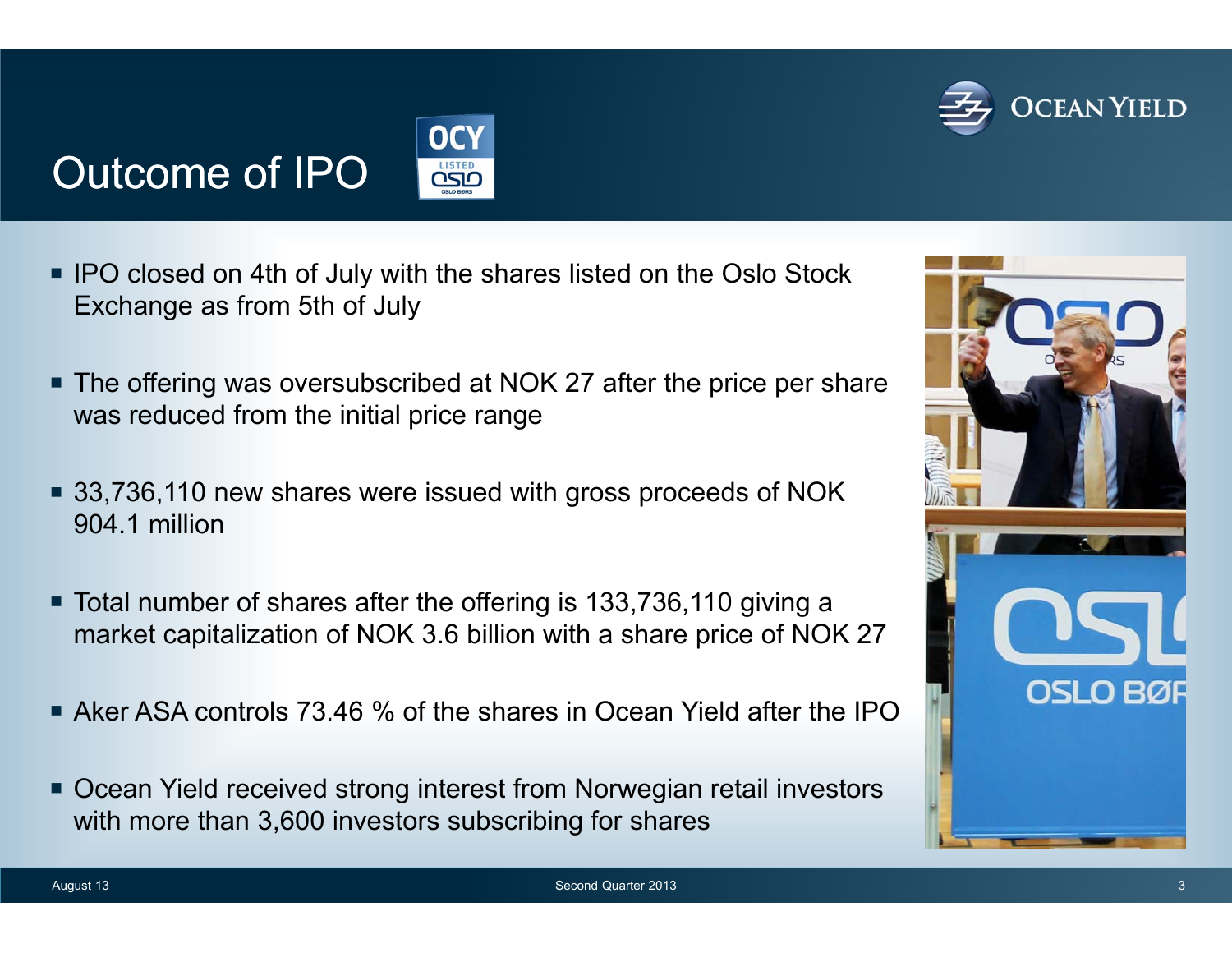

### Development in key financials



\* Full quarter with Far Statesman and the two Hoegh vessels will increase quarterly EBITDA by ~USD 5.7 million

\*\*As per close 27.08.2013, shareprice of NOK 27.0 and NOK/USD 6.02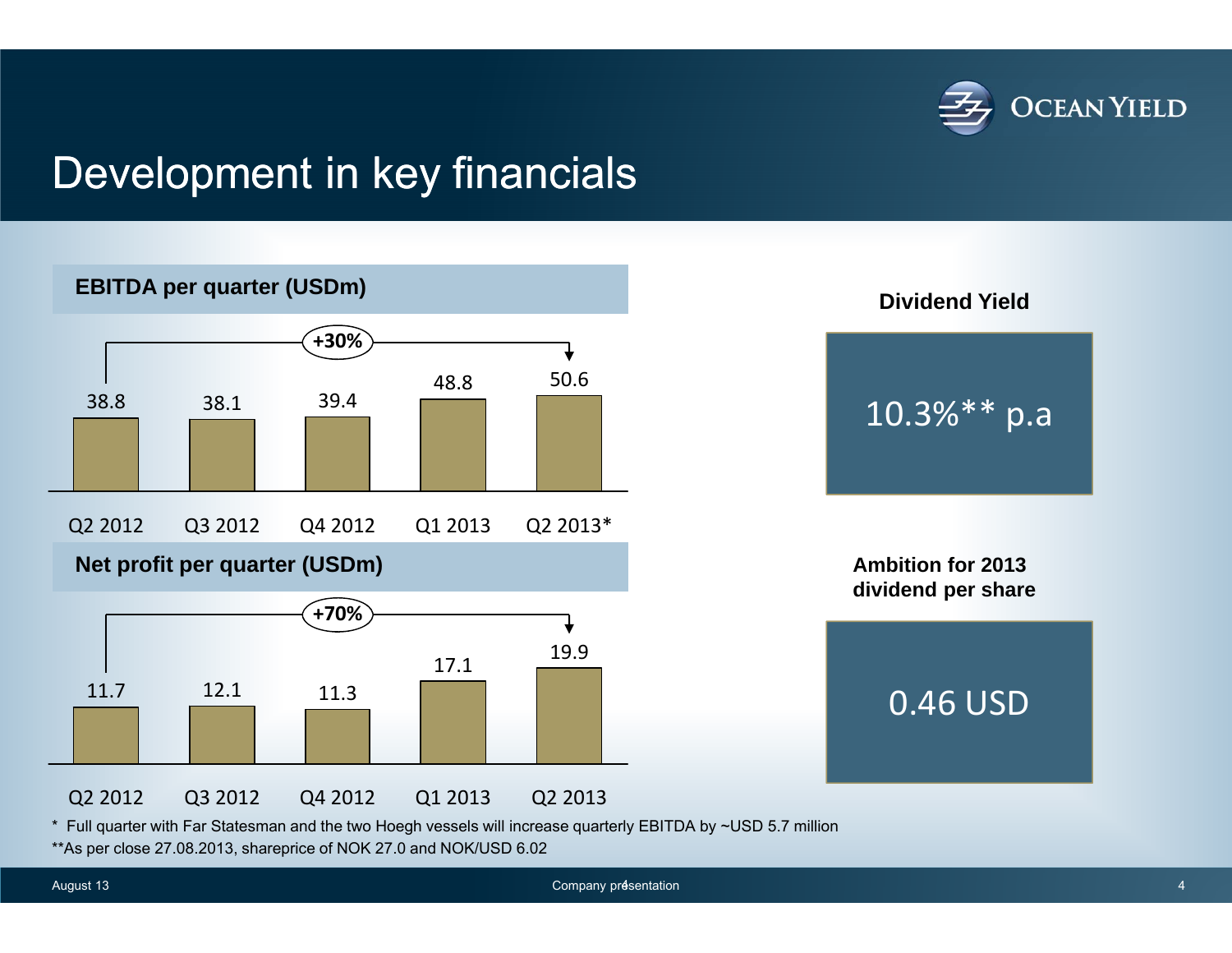

#### P&L

#### **Income statement**

|                                  |             |                 |                 |          | Pro<br>forma |
|----------------------------------|-------------|-----------------|-----------------|----------|--------------|
|                                  |             | 2 <sub>nd</sub> | 2 <sub>nd</sub> |          |              |
|                                  | 1st Quarter | Quarter         | Quarter         | 1st Half | 1st Half     |
| Amounts in USD million           | 2013        | 2013            | 2012            | 2013     | 2012         |
|                                  |             |                 |                 |          |              |
| Operating revenues               | 56.6        | 60.0            | 45.8            | 116.6    | 91.1         |
| Vessel operating expenses        | (3.9)       | (3.9)           | (4.2)           | (7.8)    | (8.8)        |
| Wages and other personnel        |             |                 |                 |          |              |
| expenses                         | (1.7)       | (2.8)           | (1.4)           | (4.5)    | (5.1)        |
| Other operating expenses         | (2.2)       | (2.7)           | (1.3)           | (4.9)    | (3.3)        |
| <b>EBITDA</b>                    | 48.8        | 50.6            | 38.8            | 99.4     | 74.0         |
| Depreciation and amortization    | (24.2)      | (25.0)          | (20.6)          | (49.2)   | (41.4)       |
| Impairment charges and other non |             |                 |                 |          |              |
| recurring items                  |             |                 | (3.3)           |          | (6.3)        |
| <b>Operating profit</b>          | 24.7        | 25.5            | 15.0            | 50.2     | 26.3         |
| Financial income                 | 4.6         | 7.4             | 2.6             | 12.0     | 5.5          |
| <b>Financial expenses</b>        | (8.1)       | (9.8)           | (6.1)           | (17.9)   | (9.7)        |
| Mark to market of derivatives    | (3.4)       | (3.4)           |                 | (6.7)    | (0.0)        |
| <b>Profit before tax</b>         | 17.8        | 19.8            | 11.5            | 37.6     | 22.1         |
| Income tax expense               | (0.7)       | 0.2             | 0.2             | (0.5)    | (0.8)        |
| Net profit after tax             | 17.1        | 19.9            | 11.7            | 37.1     | 21.2         |

- Revenues: Increased revenues as a result of delivery of "Far Senator" late Q1 2013 and "Far Statesman" in Q2 2013
- **Personell expenses: Higher** personnel expenses in Q2 due to payments of bonuses
- Financial income: One-off adjustment of \$2.8 million related to AMSC bonds
- Financial expenses: The main reason for the increase is drawdown of loans related to delivery of new vessels
- **Mark-market derivatives: Mainly** related to the cross-currency interest rate swap on the Company's bond loan, which has been swapped from NOK to USD. This has no cash impact on Ocean Yield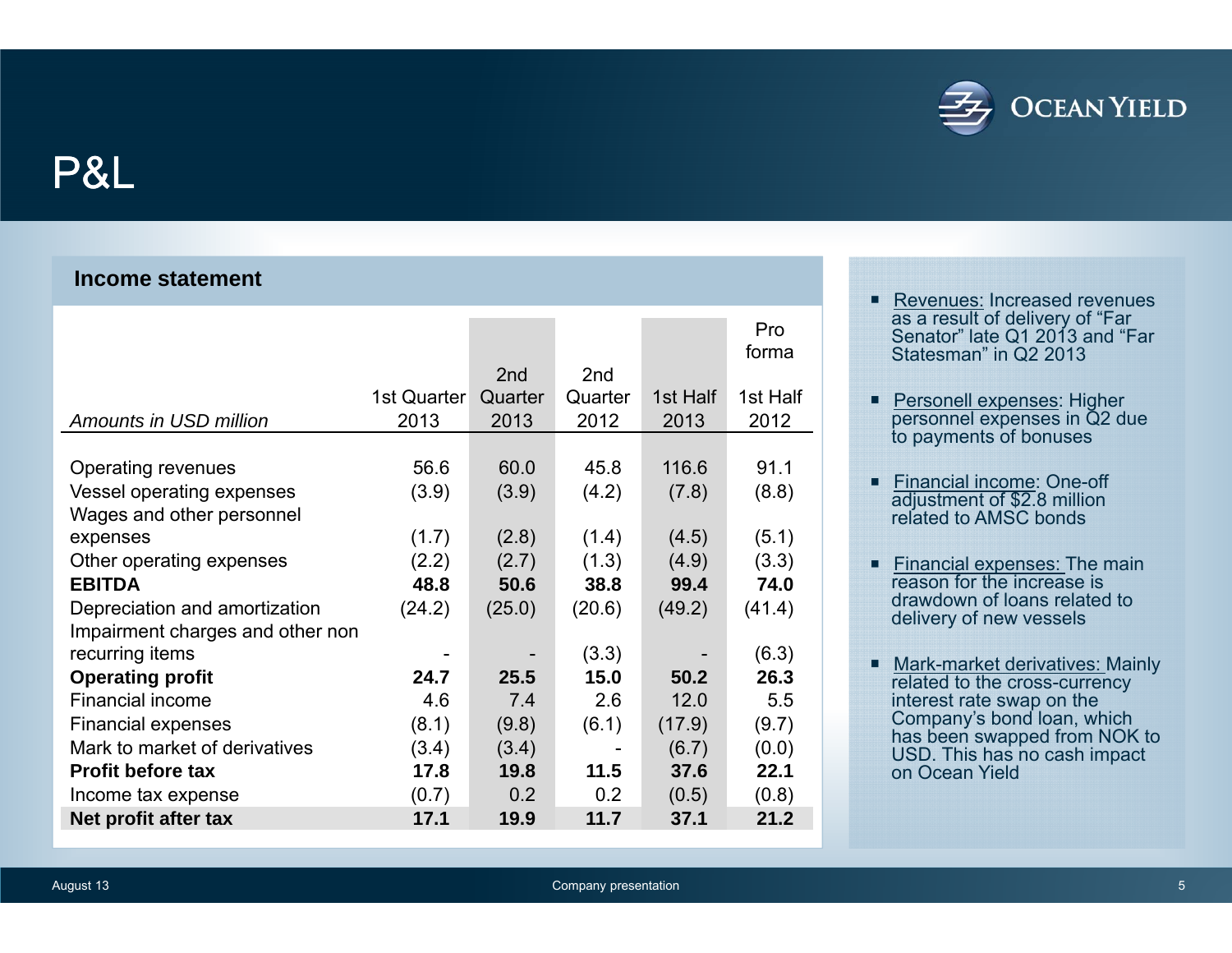

## Balance sheet

#### **Balance sheet**

| Amounts in USD million           | 30 June<br>2013 | 31<br>December<br>2012 | Amounts in USD million                                         | 30 June<br>2013 | 31<br>December<br>2012 |
|----------------------------------|-----------------|------------------------|----------------------------------------------------------------|-----------------|------------------------|
| <b>ASSETS</b>                    |                 |                        | <b>Total equity</b>                                            | 522.0           | 533.0                  |
| Vessels and equipment            | 1 307.3         | 1 157.7                |                                                                |                 |                        |
| Intangible assets                | 38.3            | 38.3                   | Interest-bearing loans                                         | 838.7           | 746.6                  |
| Deferred tax assets              | 9.7             | 10.1                   | Deferred tax liabilities                                       | 1.3             |                        |
| Restricted cash deposits         | 20.0            | 20.0                   | <b>Pension liabilities</b>                                     | 0.4             | 1.6                    |
| <b>Investments in AMSC Bonds</b> | 150.1           | 151.8                  | Mobilization fee and advances<br>Other interest-free long term | 75.5            | 86.7                   |
| Other non-current assets         | 0.5             |                        | liabilities                                                    | (0.0)           | 1.8                    |
| <b>Total non-current assets</b>  | 1 526.0         | 1 378.0                | <b>Total non-current liabilities</b>                           | 915.8           | 836.7                  |
|                                  |                 |                        | Interest-bearing short term debt                               | 125.4           | 111.8                  |
| Trade receivables and other      |                 |                        |                                                                |                 |                        |
| interest-free receivables        | 18.5            | 15.8                   | Trade and other payables                                       | 41.4            | 17.0                   |
| Cash and cash equivalents        | 60.1            | 104.6                  | <b>Total current liabilities</b>                               | 166.8           | 128.7                  |
| <b>Total current assets</b>      | 78.6            | 120.4                  | <b>Total liabilities</b>                                       | 1 082.6         | 965.4                  |
| <b>Total assets</b>              | 1 604.6         | 1498.4                 | <b>Total equity and liabilities</b>                            | 1 604.6         | 1498.4                 |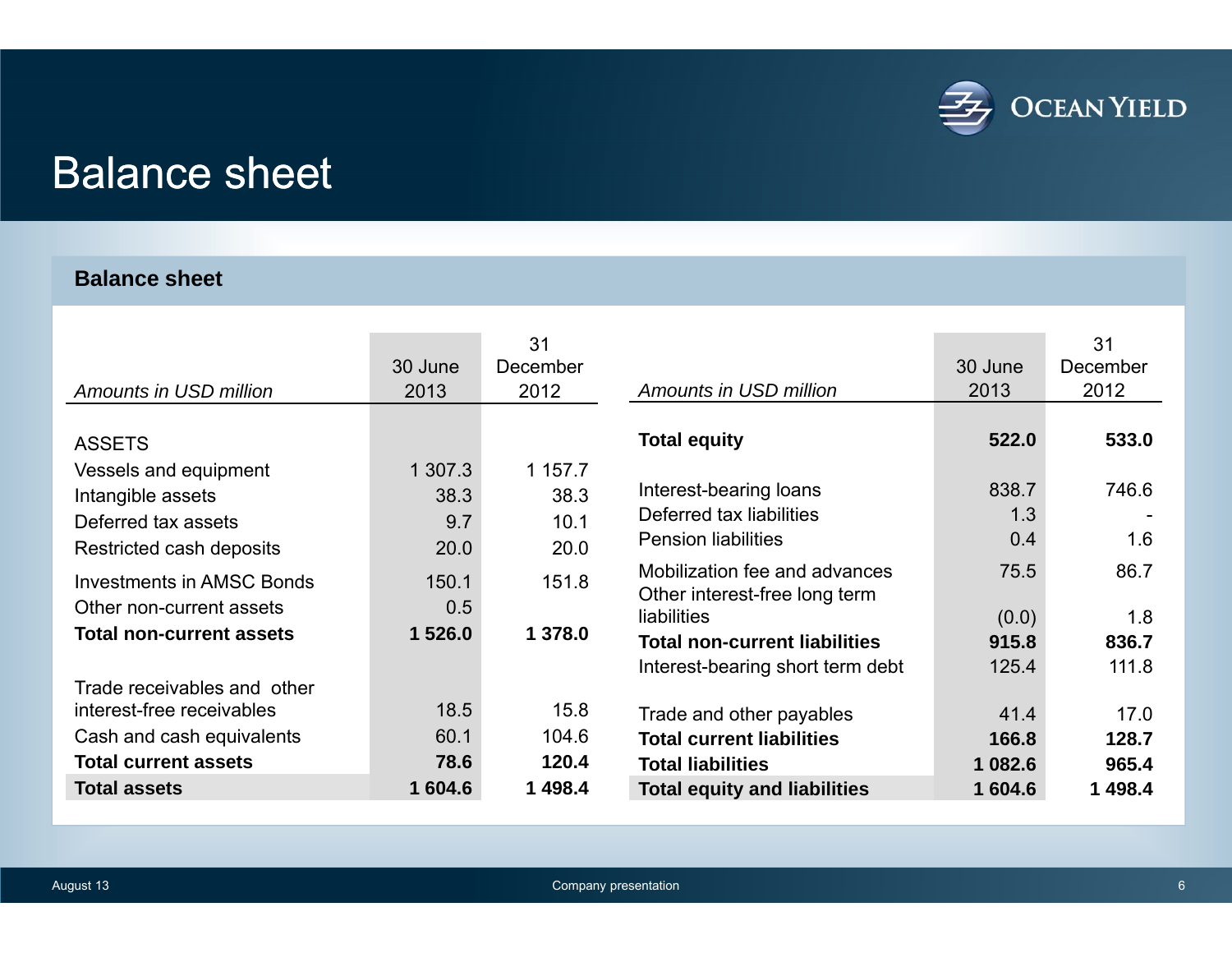# **OCEAN YIELD**

### Steady production on the FPSO Dhirubhai-1 and preparations to increase production on the MA-D6 field

- Steady production with 99.8% utilisation in Q2
- **Preparations to increase production on the MA-D6 field** 
	- Drilling of one new well and work over of one well expected this year
	- Preparations ongoing for Wet Gas Boosting project
		- *Will increase gas export capacity by modification of dormant gas injection compressors*
		- *Planned to be implemeted with minimum impact to production*
		- *Shall be «cash neutral and on no risk basis» for Aker Floating Production*
- **Decision to increase gas prices in India in 2014** 
	- Cabinet Committee on Economic Affairs decided in June to increase gas prices as from April 2014 from  $\sim$  4.2 USD per mBtu to an estimated ~USD 8.4 based on a pricing formula of reference prices
- New discovery and increased investments on other KG-D6 block fields
	- Reliance made a new, large high pressure gas–condensate discovery (D-55 field) 12 nm from Dhirubhai-1
	- A \$ 4 billion investment program has been announced for the D-34 field

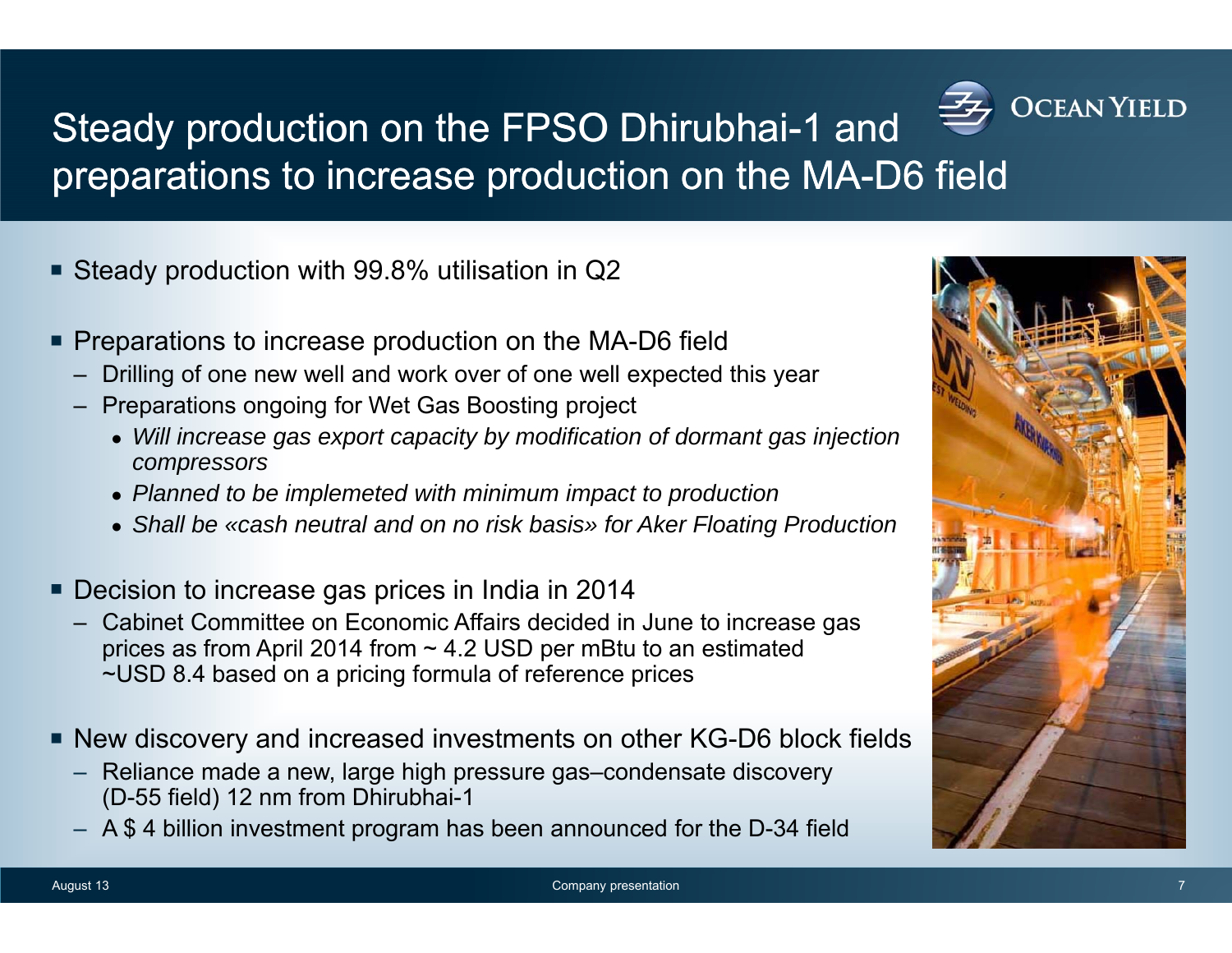

### Increased rates for US Jones Act product tankers giving support to the AMSC bond valuation

- Increased demand for US Jones Act Tankers
	- Long term TC rates has increased to about \$70,000 per day
	- Very limited orderbook of new product tankers
- Recent newbuildings ordered at \$125 million per vessel
	- Newbuilding parity value per vessel about \$108 million
	- Bond fully covered at ~\$82 million per vessel
- Market cap of American Shipping Company increased from NOK 57 million at January 1st 2013 to currently ~NOK 1 billion
	- American Shipping Company owns 10 product tankers on long term bareboat charter to OSG with 50% profit share. OSG in turn has employed them on timecharter basis to oil ompanies
	- OSG has filed for Chapter 11, but are paying charterhire as per the contract as these charters are profitable for OSG
- OCY owns 93% of the bonds outstanding
	- Nominal value per end Q2, \$181.5 million
	- Book value \$150.1 million, ~83% of par
	- NIBOR + 4.75%, PIK interest
	- Accounted for assuming full repayment at maturity in February 2018 with 12% discount rate



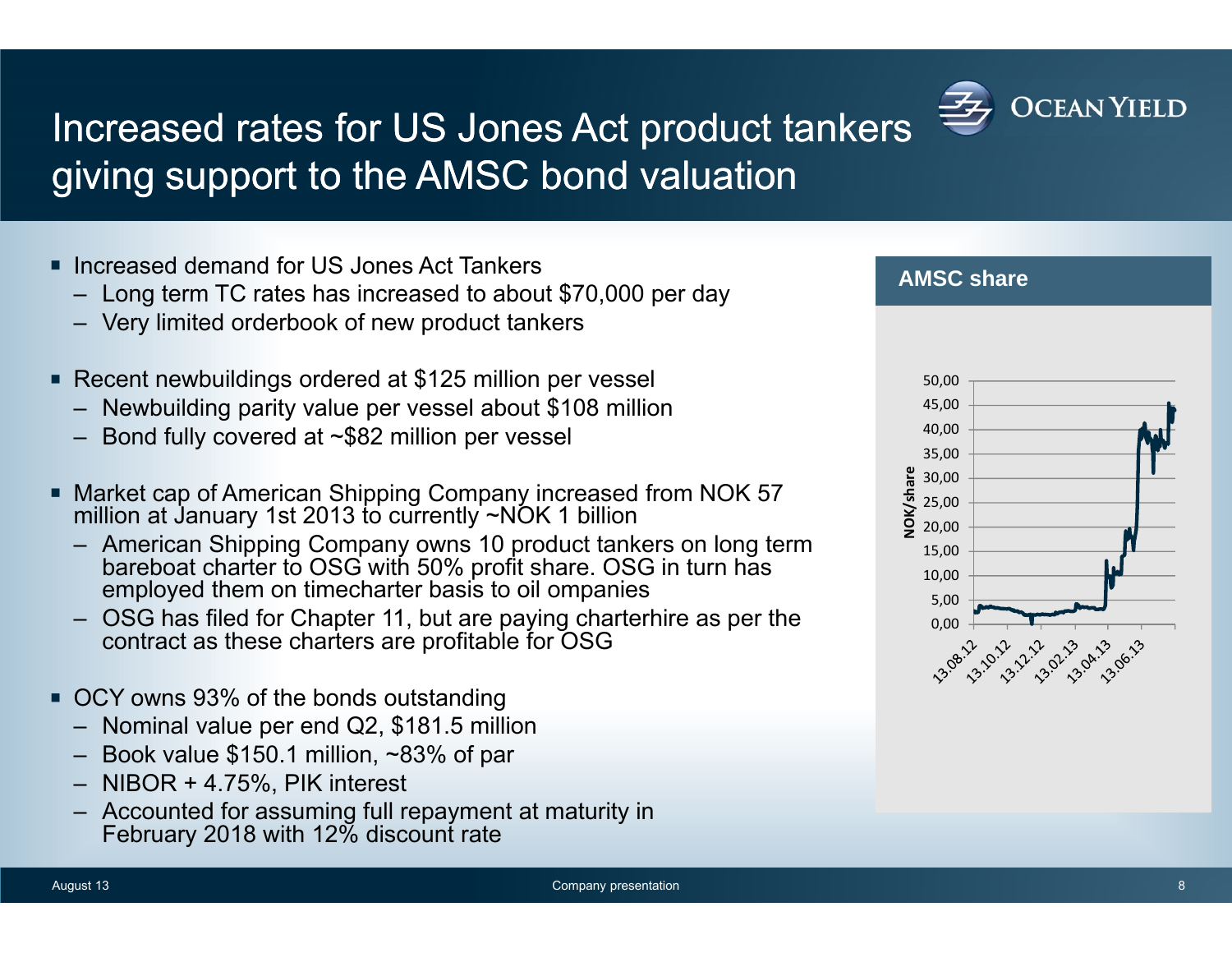

### Ocean Yield – Summary and outlook

- Another steady quarter with increase in EBITDA and net profit
- **Positive news flow giving support to the AMSC bond valuation** and increasing likelihood of operations for the FPSO on the MA-D6 field after the end of the firm contract in September 2018
- Substantial contract backlog provides stability and visibility in future earnings and dividend capacity
- With the proceeds from the IPO Ocean Yield now has a strong cash position and substantial investment capacity
- The Company is actively pursuing new potential investments within the oil-service and industrial shipping segments

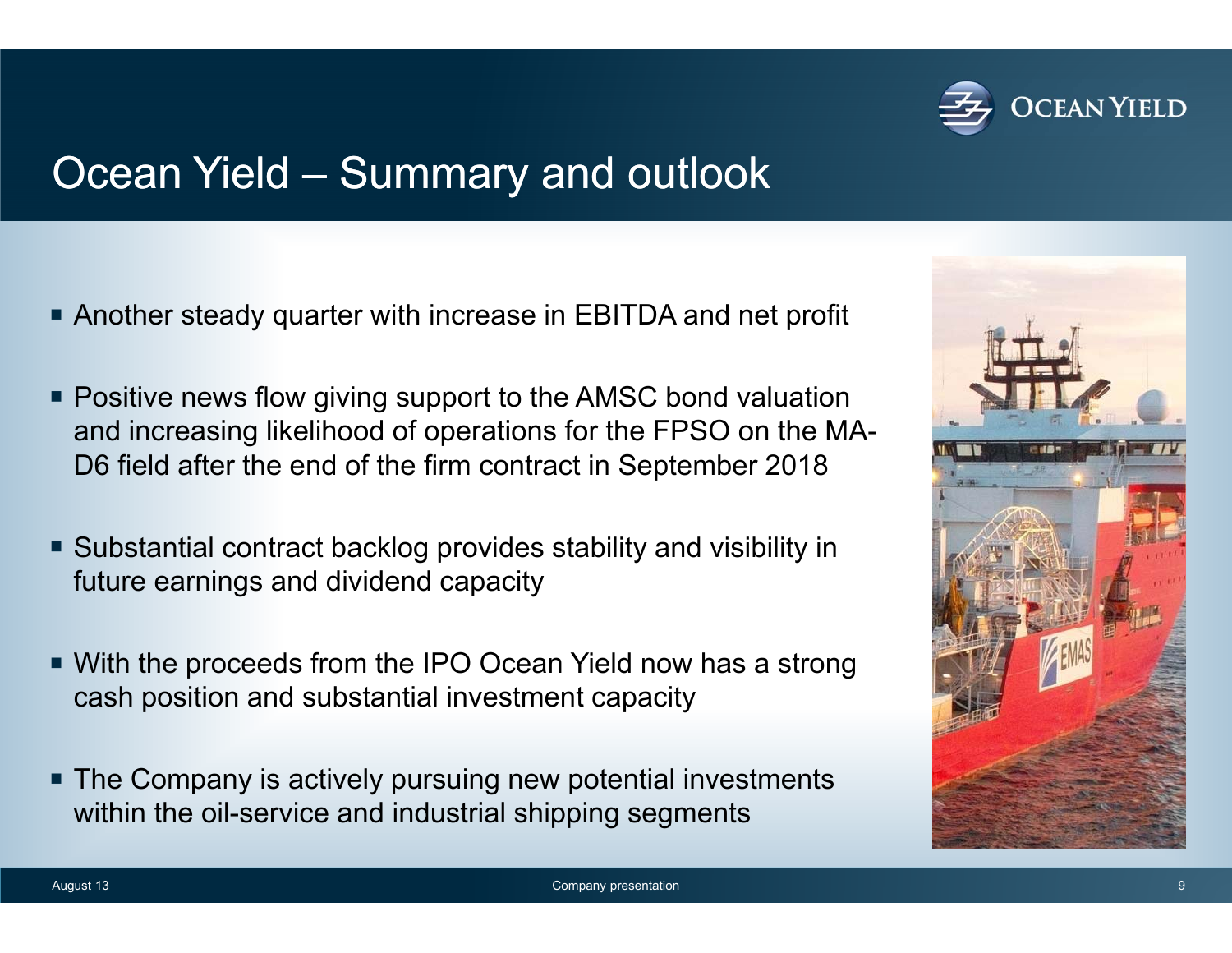

#### **Q&A session**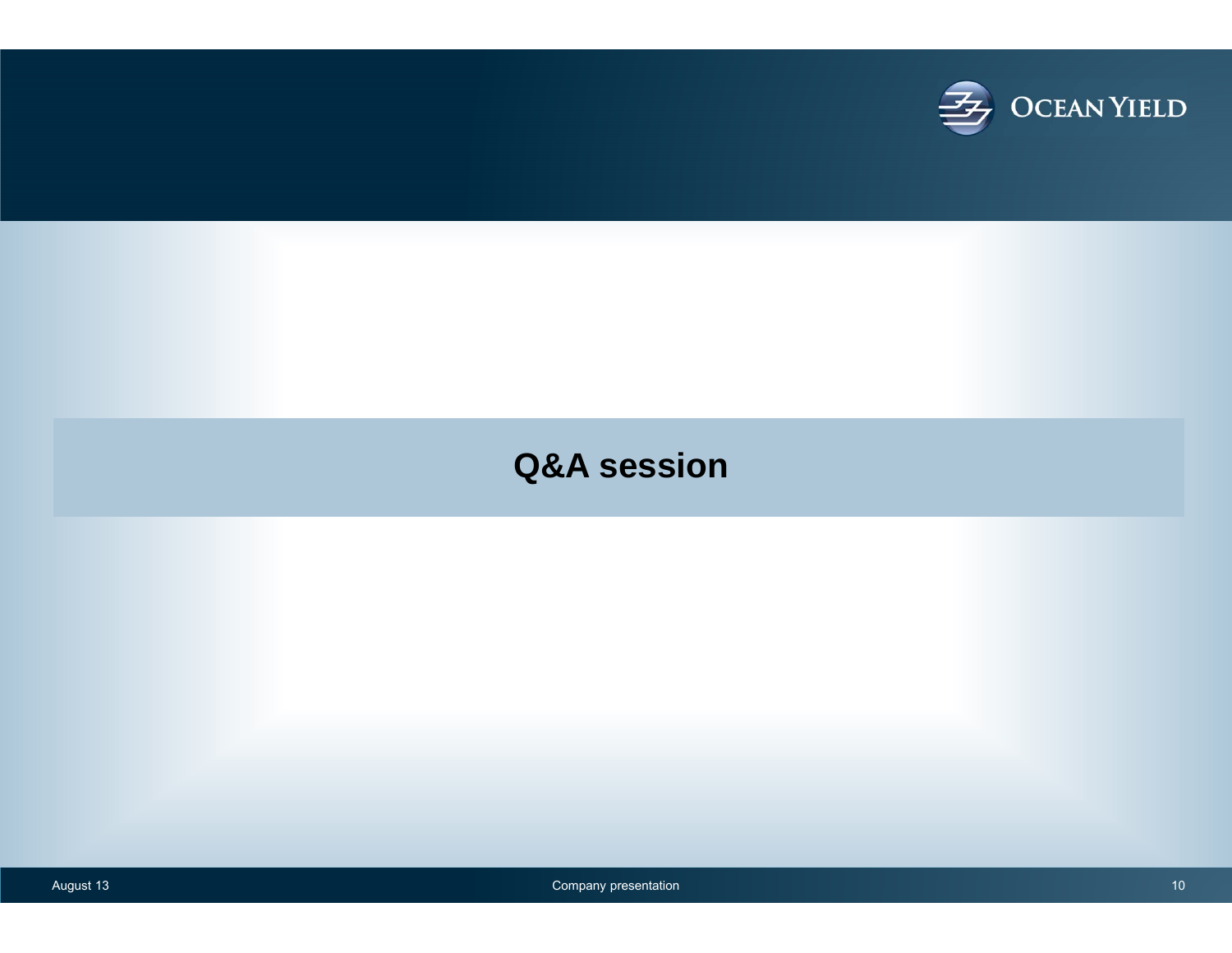

### Appendix : USD 1.6 billion in contracted EBITDA with average charter tenor of 7.3 years

| <b>Unit</b>          | <b>Counterparty</b>      | Contract type  | Firm period<br>ends |  |  |  |              |  |  |  | 2013 2014 2015 2016 2017 2018 2019 2020 2021 2022 2023 2024 2025 2026 |
|----------------------|--------------------------|----------------|---------------------|--|--|--|--------------|--|--|--|-----------------------------------------------------------------------|
| Dhirubhai-1          | Reliance                 | Bareboat / O&M | $Sep-18$            |  |  |  |              |  |  |  |                                                                       |
| Wayfarer             | <b>Aker Solutions</b>    | Bareboat       | $Sep-20$            |  |  |  |              |  |  |  |                                                                       |
| Lewek Connector      | <b>EMAS/Ezra Holding</b> | Bareboat       | $Oct-22$            |  |  |  |              |  |  |  |                                                                       |
| Höegh 4401           | Höegh Autoliners         | Bareboat       | Apr-26              |  |  |  |              |  |  |  |                                                                       |
| Höegh 4402           | Höegh Autoliners         | Bareboat       | Aug-26              |  |  |  |              |  |  |  |                                                                       |
| <b>FAR Senator</b>   | <b>Farstad Supply</b>    | Bareboat       | Mar-25              |  |  |  |              |  |  |  |                                                                       |
| <b>FAR Statesman</b> | <b>Farstad Supply</b>    | Bareboat       | Jun-25              |  |  |  |              |  |  |  |                                                                       |
| <b>Geco Triton</b>   | WesternGeco              | Bareboat       | <b>Dec-15</b>       |  |  |  |              |  |  |  |                                                                       |
|                      |                          |                |                     |  |  |  | $\mathbb{R}$ |  |  |  |                                                                       |









*\* Per end Q2 2013. EBITDA as reported, incl. mob. fees. ; tenor weighted by EBITDA* 

VesternGeco

*Source: Company*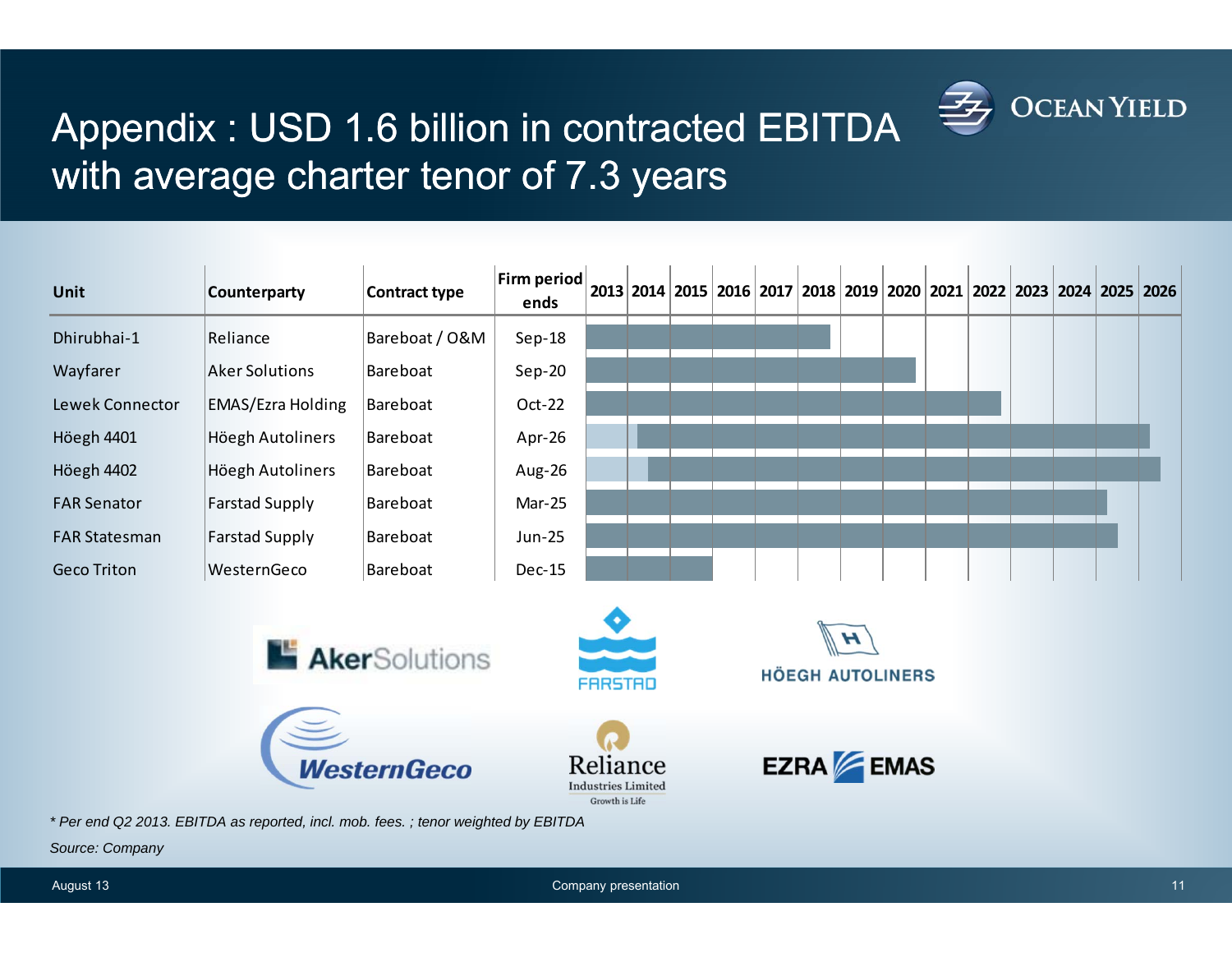# Appendix: Covenant compliance in Bond Agreement



**OCY Bond ISIN NO 001 065437.9 – 2012/2017**

#### **Bond price development**

**OCEAN YIELD** 

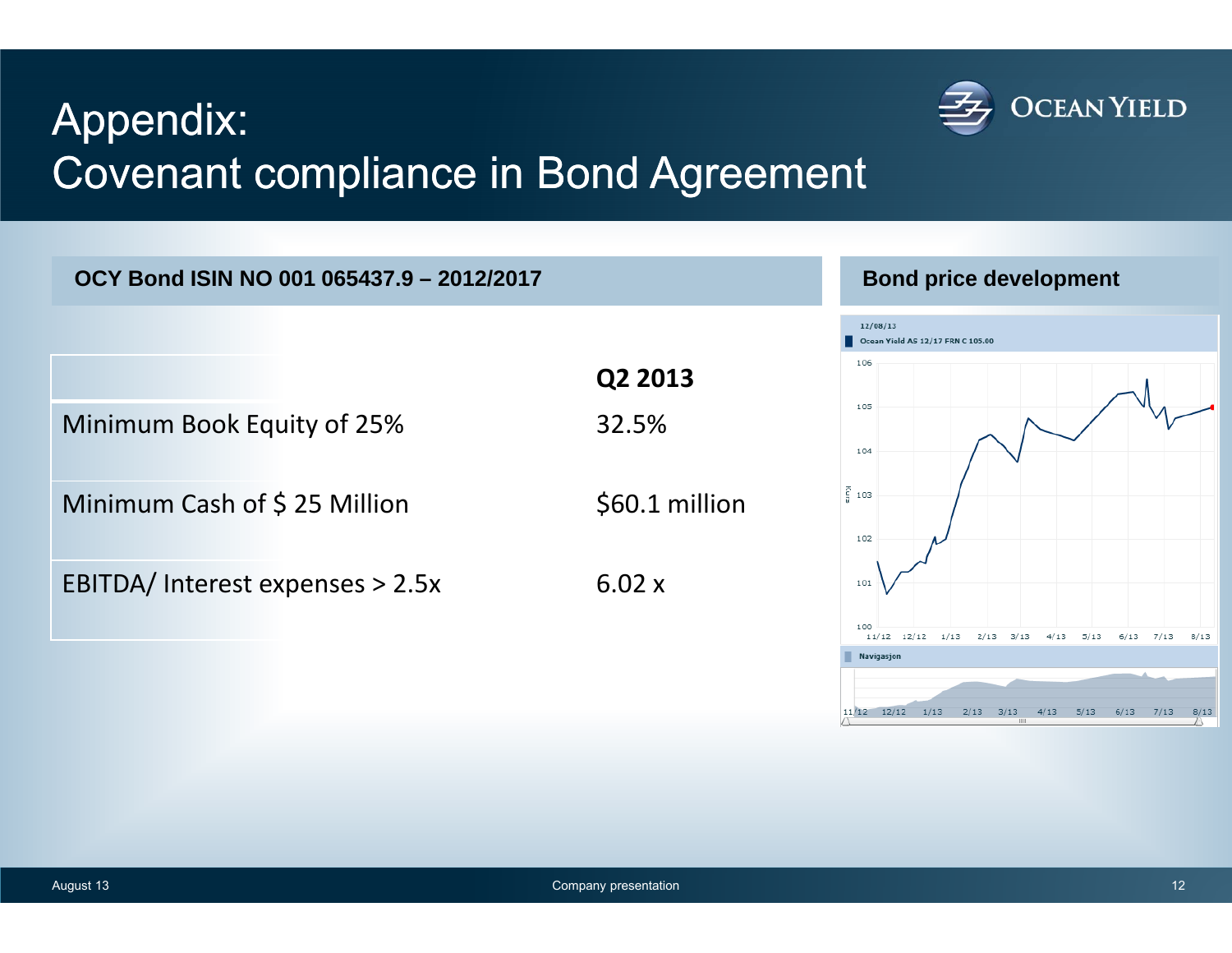

## Appendix - Cash flow

#### **Cash flow statement**

|                                                         | 1st Quarter |         | 2nd Quarter, 2nd Quarter | 1st Half |
|---------------------------------------------------------|-------------|---------|--------------------------|----------|
| Amounts in USD million                                  | 2013        | 2013    | 2012                     | 2013     |
|                                                         |             |         |                          |          |
| Profit before tax                                       | 17.8        | 19.8    | 11.5                     | 37.6     |
| Sales losses/gains (-) and write-downs                  |             |         | 3.3                      |          |
| Depreciation and amortization                           | 24.2        | 25.0    | 20.6                     | 49.2     |
| Other changes in operating activities                   | (12.4)      | (4.0)   | (8.2)                    | (16.3)   |
| Net cash flow from operating activities                 | 29.6        | 40.8    | 27.2                     | 70.4     |
|                                                         |             |         |                          |          |
| Proceeds from sales of property. plant and              |             |         |                          |          |
| equipment                                               |             |         | 11.2                     |          |
| Acquisition of property. plant and equipment            | (120.9)     | (104.9) |                          | (225.8)  |
| Net cash flow from investing activities                 | (120.9)     | (104.9) | 11.2                     | (225.8)  |
|                                                         |             |         |                          |          |
| Proceeds from issuance of long-term interest-           |             |         |                          |          |
| bearing debt                                            | 80.5        | 116.4   |                          | 197.0    |
| Repayment of long-term interest-bearing debt            | (29.0)      | (35.2)  | (21.8)                   | (64.2)   |
| Dividend paid                                           |             | (20.0)  |                          | (20.0)   |
| Net cash flow from financing activities                 | 51.6        | 61.2    | (21.8)                   | 112.7    |
|                                                         |             |         |                          |          |
| Net change in cash and cash equivalents                 | (39.7)      | (2.9)   | 16.5                     | (42.6)   |
| Exchange rate differences                               | (1.1)       | (0.8)   | (1.9)                    | (1.9)    |
| Cash and cash equivalents at beginning of the<br>period | 104.6       | 63.7    | 63.7                     | 104.6    |
| Cash and cash equivalents at the end of the             |             |         |                          |          |
| period                                                  | 63.7        | 60.1    | 78.4                     | 60.1     |
|                                                         |             |         |                          |          |

- **Investments reflects** delivery of «Far **Statesman»**
- USD 20 million of dividend paid for 2012, remaining to be paid in Q3 2013
- **Cash proceeds from Initial** Public Offering not included as the IPO was completed post Q2 2013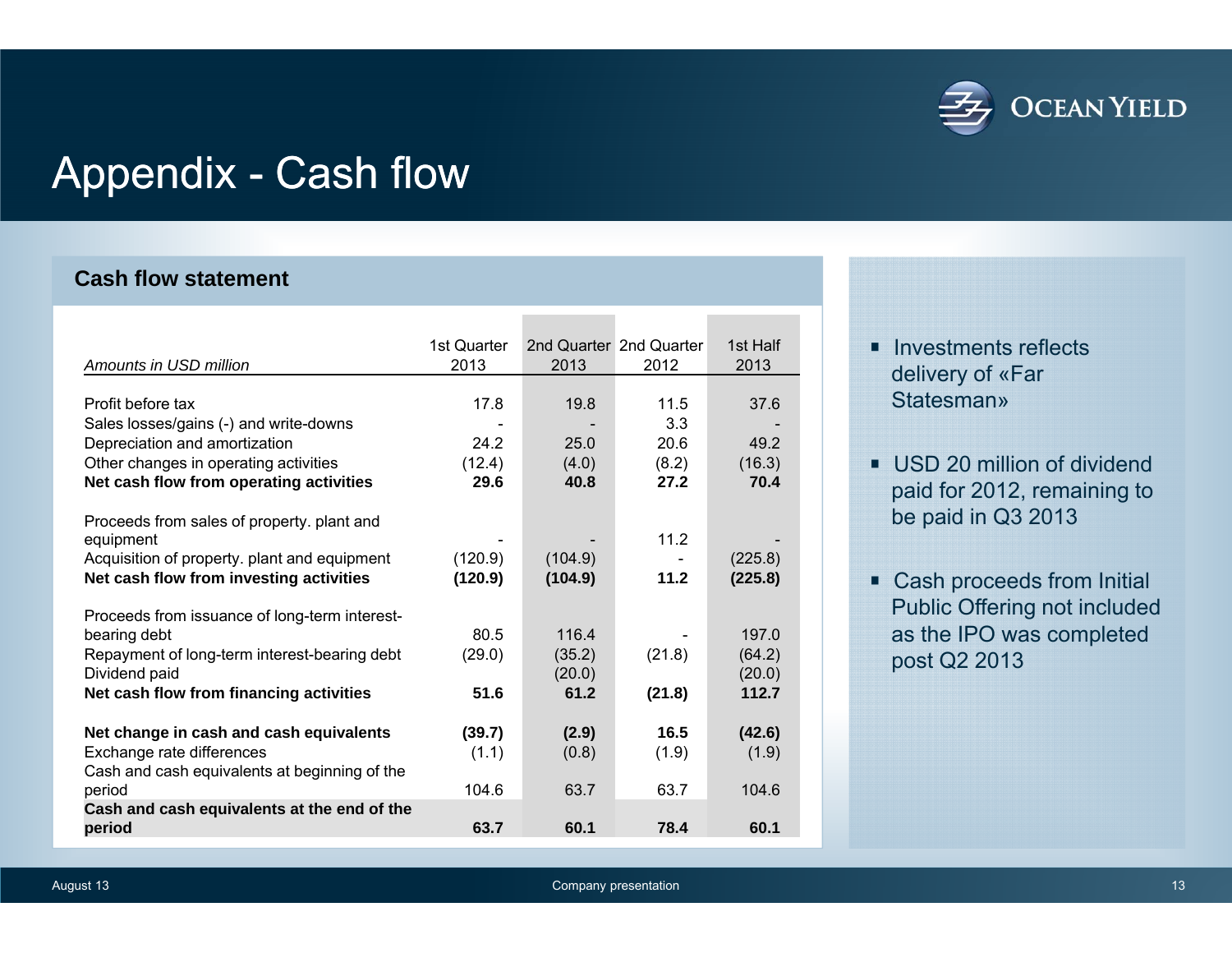

### Appendix - Board composition



#### CFO Aker ASAPrevious CFO in Seadrill and more than 20 years experience from Shell

**Trond Brandsrud – Chairman of the Board (1958)**



#### **Kjell Inge Røkke – Board Member (1958)**

- Largest shareholder in Aker ASA, through TRG Holding
- Board member in Aker ASA, Aker BioMarine ASA, Kværner ASA and Aker Solutions ASA



#### **Jens Ismar – Board member (1957)**

- CEO Western Bulk
- Director of Chartering- and Project , Bergesen dy ASA/BW Gas
- Managing Director, Lorentzen & Stemoco AS





#### **Anne-Christin Døvigen – Board member (1965)**

- Joint Head of Business Development, Tufton Oceanic (Middle East)
- Managing Director, Co-Head of Shipping Team, Jefferies
- Director, Co-Head of Shipping Team, HSBC
- Vice President, Global Shipping Group, JPMorgan

#### **Annicken Gann Kildahl – Board member (1968)**

- CFO Grieg Star / Grieg International
- Assistant General Manager, Sparebanken Nor
- Project and Financial analyst, Torvald Klaveness Group